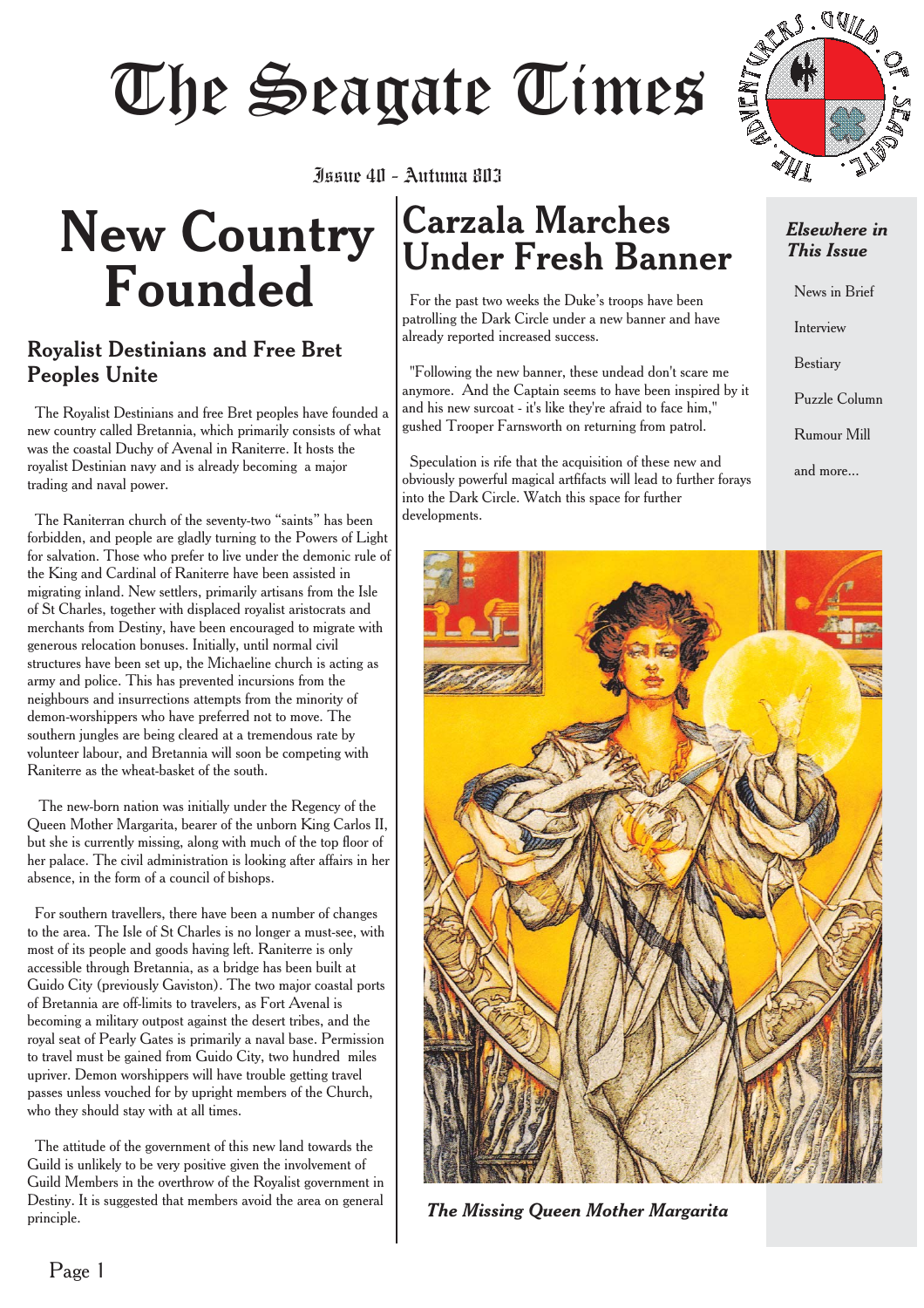*Tussock, wonderingly: "So you take cockatrice blood, and Strange Metal..."*

*Faith: "I'm dying here!"*

*Scorpion: "Yeah, we don't have time for you to think!"*

## **News in Brief**

#### War Rages in Pasifika

The war between the Pasifikan merfolk and the sahuagin is still going on. We were informed that the sahuagin have pushed the merfolk further south and are now occupying much of the waters around Gwydonia. The merfolk are still holding out around the ruins of Lower Pasifika but we are not sure how long that will remain.

Sahuagin are slave hunters so all shipping in the region is warned to be on guard in case of attack. If the merfolk are driven further back, then the population of the island groups will also be in danger of suffering raids.

It is unknown exactly what has started these hostilities which have been going on for the last couple of years now. It is possible that the rising of Leviathan may have been the trigger, displacing the sahuagin - but it is known that they do desire the richer, warmer, waters in the Pasifikan region that the merfolk dwell in. Currently there seems to be no end in sight to this conflict.

#### Missionaries Thwarted - Unable to contact Islanders

The Bishop of the United Church in Ranke has stated that he will continue his efforts to convert the heathen islanders to the Truth, despite the latest 'difficulties'. Missions had been established on Waiheke but, so far, none of the other islands have been reached.

The Bishop would not state why this was, but did refer to 'demonic influences' blocking the rightful passage of the priests. He was confident that this would be dealt to in due course. 'We will just add more resources" he said. "No demon can stand up to the combined might of the Church".

From other sources, we were told that the missionary ships had encountered a strange invisible barrier - some sort of 'forbiddance' zone - that surrounded each of the islands. The line was marked by broken water, as if a wind was blowing around the island, and any of the missionary ships trying to cross were blown off at a tangent.

*Tussock, to Faith: "Don't worry, how much damage can it do?"*

*Scorpion: "Dissolve her in half."*

We spoke to an ex-inhabitant of the islands, one of the Guild water mages. Once she had stopped laughing she told us that she believed that the ancestral spirits were deliberately preventing the missionaries getting through in order to protect the native culture and beliefs. She told us that she had heard that the missionaries in Waiheke had already banned and suppressed much of the local culture in such a way that it was in danger of becoming forgotten. Many of the inhabitants , who had not converted, had

fled to the other islands. It was rumoured that other outspoken opponents had simply disappeared.

"And frankly" she concluded. "I bet those so called saviours would react just the same if someone was to come along and try and convert them."

#### The Weapon of Magical Devastation

Once again, a Guild Party went to the plane of Kahessire, the last lot having mightily impressed The Great Wizard Zarquon. There had been a rather huge bang in his enemies' territories, and he wanted the design of whatever caused it. Purely for defensive research purposes, naturally.

It was not-so-quickly established that whatever had converted the small town of Glortho into ruins, shards of Strange Metal, and globs of ex-Cockatrice goo was made by a Binder in the industrial town of Asula. It is soon discovered that the head of Asula's Mechanician's Guild is a Chthonic Spirit, and a Binder! Much research is done on Underworld Spirits and the politics of the plane – only two deaths and several curses result.

Eventually it is discovered that the wrong Binder has been targeted - the head of the Guild only wants to take all the souls of the plane to the Underworld, a different binder is the one who made the device.

Unfortunately the fire in the second Binder's house spread to much of the town. Good thing someone summoned a storm, so at least the armament production hasn't fallen off too much.

Anyway, the device-builder was presented to Zarquon in lieu of plans, and the party left the plane. Quickly. Bit of tidying up still to do, there is a really annoyed Hero (left over from a previous trip), plus the Chthonic Spirit's army planning to take over the Eastern continent. Future employment prospects good.

#### **Church Missions approach Pasifika**

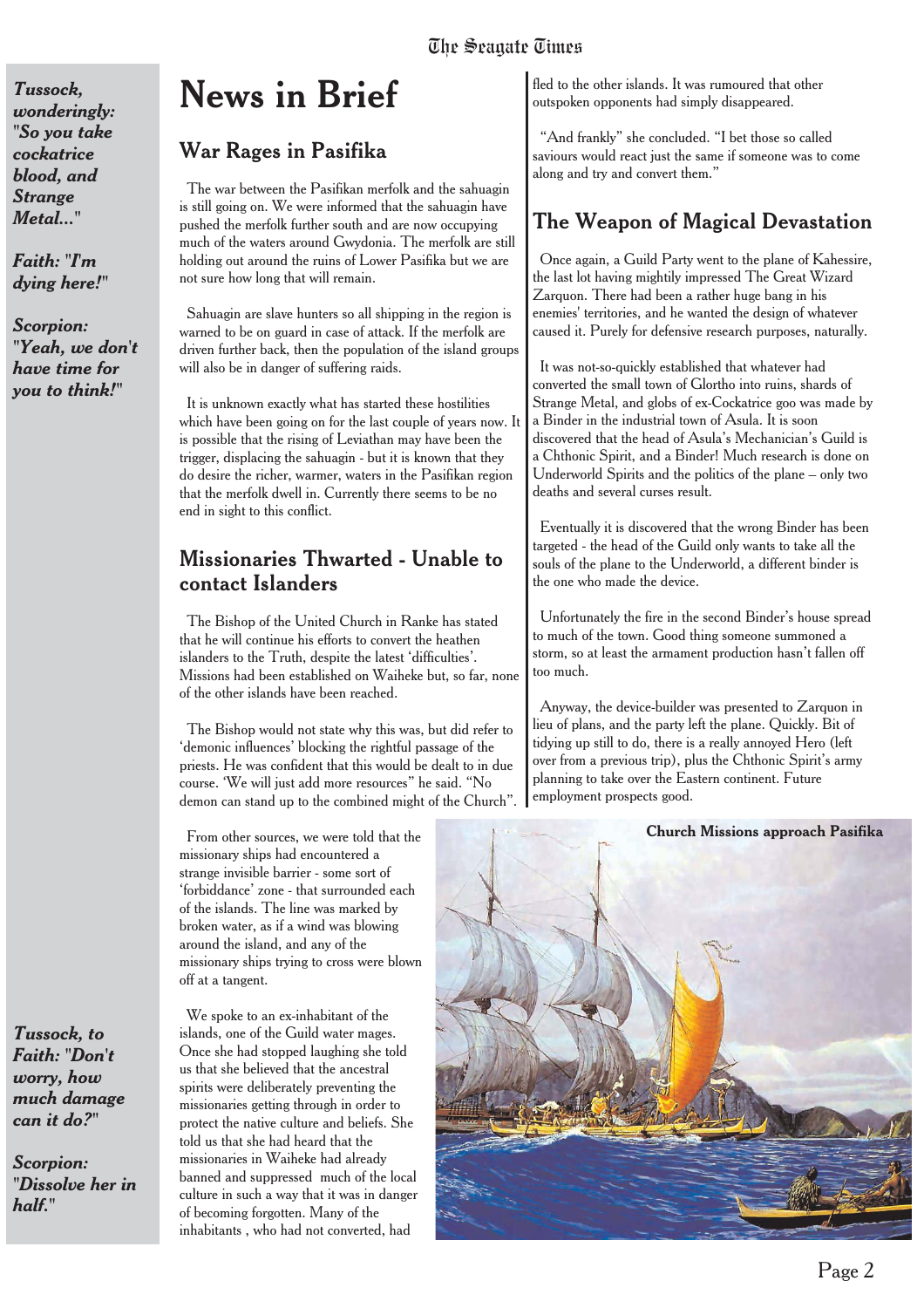#### Party Save Shoji Empire from Rampant Bureaucracy

A Guild Party was instrumental in uncovering a major plot against the Shoji Empire on the Plane of Harn. They had initially arrived to find out who, or what, was behind the plot to poison the Emperor, but in the cause of their investigations, they discovered that the scheme was far deeper and darker than they had suspected.

The party had strong suspicions that the Seventh Eunuch of the Empire, who had been killed a year earlier, had been assassinated because he had uncovered evidence pertaining to the plot. So their investigations focused around unearthing his notebooks and the data he had collected. In the process they found out that the bureaucracy of eunuchs had dramatically increased. Furthermore some of the border forts, under the control of the eunuchs, were no longer operational as military outposts, but more as centres for illegal trade.

Reports had been falsified to cover up the truth. As they attempted to get to the bottom of this, the party foiled several assassination attempts directed at them. Perhaps the most alarming of these was the spy who attempted to look in on them by hanging upside down in one of the palace ventilation shafts whereupon his head - the only reachable part - was grabbed by three burly Caledonians. Simultaneously, his comrade attempted to winch him upwards... It was a messy way to die.

Finally the trouble was tracked back to the Third Eunuch who they found have been accumulating wealth at an alarming rate, and building a private army comparable in size to several regiments of the Emperor's own. He was confronted and it was found on examination to be no longer physically a eunuch. Furthermore he was under the control of an ancient demonic entity masquerading as his personal physician, along with many of his officers and underlings. The party, with much diffculty and multiple counterspells, banished this entity, freeing the Empire, the Emperor, and leaving theThird Eunuch to the tender mercies of the Captain of the Imperial Guard.





### Who is? **Dramus**

This quarter we had the opportunity to meet with guild member Dramus in his magic (of course) tower - currently a tree a couple of miles out of Seagate. Upon entering the tree we were housed in a very comfortable, normal looking, inn served by a Rock Troll, but we won't say anything more about that …

*SGT: I have heard you are a Fairy King - how did you get such an esteemed title and do you have any other titles?*

Dramus: I am a member of the Royal line on my homeworld of Ky'T'Haan. Having witnessed the deaths of my father and older brother this would put me in the position of being King to my people, should I ever manage to locate my homeworld. Due to dealings with the Fairy King, I am also a member of his court and I have recently become a fae myself. Many have confused the two and such I am known erroneously as a Fairy King.

*SGT: Is you home world similiar to Alusia? From your example, the elves are similar, are there the other races present too?*

Dramus: All the Alusian races are present but the social order is very different. Elves and Halflings live in a co*Silverfoam: "Don't tell me the eunuchs have been breeding again?"*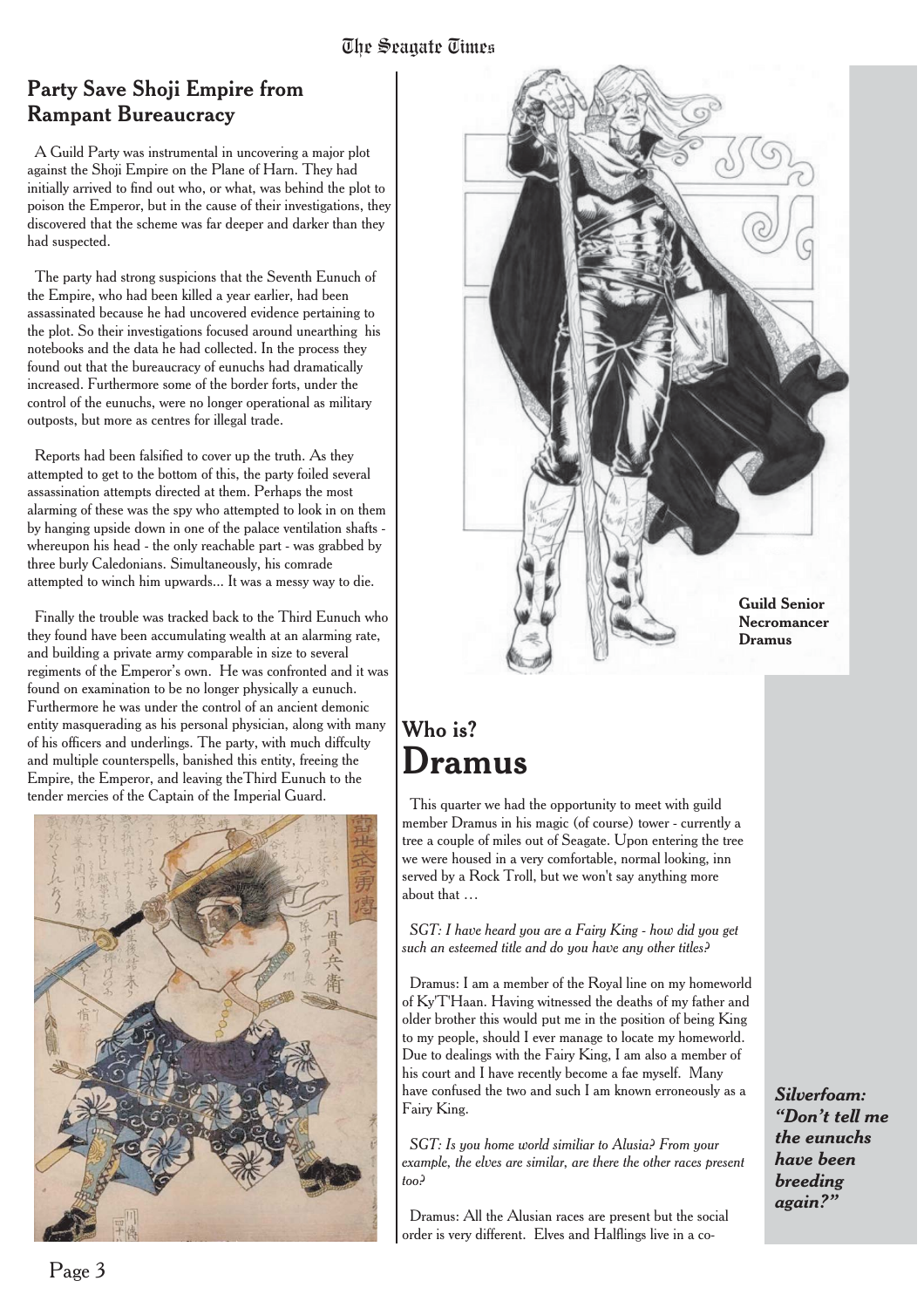## The Seagate Times

*Faith: "Why don't you read the books?"*

*Tussock: "Because they're in foreign! Hang on, I'm a Rune mage."*

operative society and have little interaction with the other races. The Humans live in city states ruled by Mage Families. Orcs and Giants lived only in the far north. The orcs had been moving south for a number of years and were invading our lands at the time I left.

*SGT: When was that?*

Dramus: About 12 years ago. After a bout of depression following the deaths of my family and friends, I committed suicide. However the method I chose was to channel mana within myself, in order to cause an overload. Instead of dying, a portal was opened and I discovered myself on Alusia. After some months travel I gravitated to the guild, and have been there ever since.

#### *SGT: Why are you still an adventurer?*

Dramus: I believe in doing good, and helping people whenever possible. Adventuring gives me an opportunity to use my powers to aid those in need and to assist me in my quest to locate my homeworld so that I may return and lead my people to freedom from oppression.

*SGT: I understand you are a Necromancer, which is unusual for an elf to say the least. What is it about necromancy that appeals to you?*

Dramus: My brothers and I were sent to a world where all manner of magics were taught, in order to learn a way in which to save our people, whose forest was being overrun by an Orc horde. The college was not my choosing, however I have come to terms with it and use it like any other source of power and ability.

#### *SGT: Do you think Necromancers are unjustly maligned?*

Dramus: I do think Necromancers are maligned, however many people do choose to learn it for its dark side. I believe people should be judged on actions not superficial things like college.

#### *SGT: Please describe a highlight of your career so far.*

Dramus: There is no greater highlight for me than each time I return to the guild after a successful mission with the entire party intact. I take pride in doing a good job well and keeping my fellow adventurers alive and well in the process.

*SGT: Which places would you recommend visiting, and conversely, any places you would recommend avoiding.*

Dramus: I would certainly avoid the Tower of the Lady of Pain. I cannot recall which plane it resides on, but it is constructed from Cold Iron and exists permanently in an agony field. Not the best holiday destination. Oz on the other hand is a great plane to visit and I recommend it to anyone for a visit.





*A view of the Emerald City on the Plane of Oz*

## **The Adventurer's Guide**

#### **Tips for Success**

Don't assume that the first Major Undead that you come across who is trying to take over the world is the target of the mission, even if they do fit the description given.

Always make sure those imperial eunuchs really are eunuchs, and haven't been... regenerated.

Having a couple of indetectable guards on your door doesn't hurt when you're about to interrogate someone important.

Speaking of which - always watch the door!

It's not silly to take a spare set of soft leather armour for sleeping in... A bit of extra weight in your pack is better than getting dead when you're ambushed in the night.

#### Answers to Last Issue's Puzzles:

| Ye Ghods!               |             |           |  |  |
|-------------------------|-------------|-----------|--|--|
| 1                       | Plav        | Harvest   |  |  |
| 2                       | Prussin     | War       |  |  |
| $\overline{\mathbf{3}}$ | Troon       | Sea       |  |  |
| 4                       | Yennek      | Fertility |  |  |
| 5                       | Deda        | Earth     |  |  |
| 6                       | Zhavil      | Thunder   |  |  |
| 7                       | Grond Death |           |  |  |
| 8                       | Meriva Sky  |           |  |  |
| Riddles:                |             |           |  |  |
| First: Air              |             |           |  |  |
| Second: Pin and Needle  |             |           |  |  |

*Tussock: "Should we eat before we go? Oh no, that's right, we're waiting for ladles."*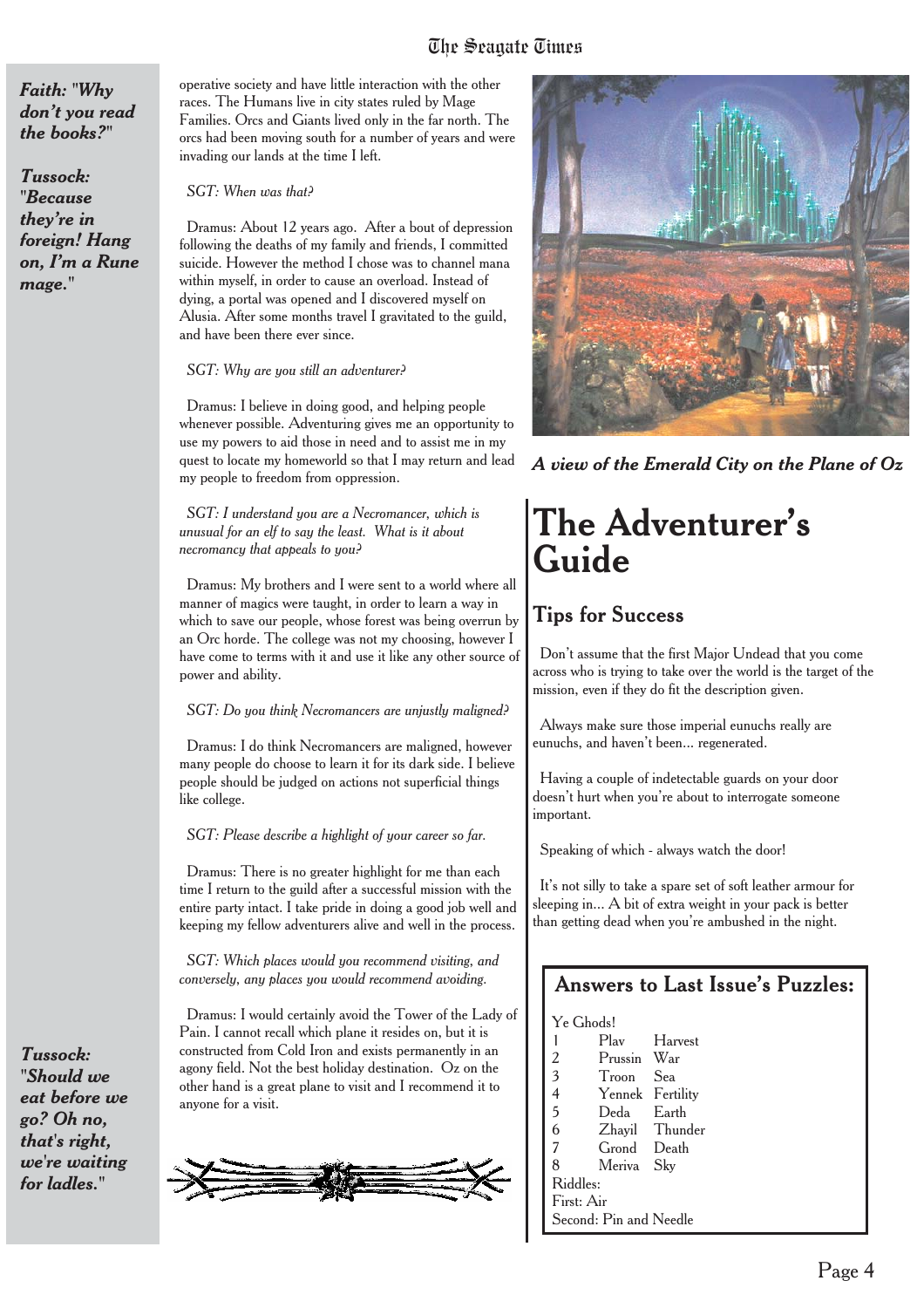## The Seagate Times

#### How not to rescue a Princess

The following scribe notes are herein reported as a lesson to younger guild members:

#### *Wodensday 14th Heat - Getting in a Pickle*

The rest of the party is turned into invisible rats, and accompany the disguised Motley and Roke into the Palace by clinging to their legs. Motley is now a junior gherkin-hand. Around mid-morning, the Queen requests a pickle. Motley replaces the selected pickle with the one he had prepared earlier - soaked overnight in oil of extreme youth, and coated in chocolate. He passes the golden pickle-tray to Roke who changes him into a rat, and takes the tray to the Queen. Her chambers are guarded by four dragon-descended Paladins. Her personal bodyguard lets Roke into the room, where the Queen takes the pickle. As he turns to leave, Roke signals the party.

The combat starts well.

*Pulse 1 - Three Brightflare™ Dragon Flames hit the Paladins. Clem the Bear teleports to cut off the exit. Kit and the bodyguard start a martial-art duel. Motley forces the pickle down the Queen's throat.*



*Pulse 2 - The Paladins charge in. Arwen wounds one by cutting its heart in half. Roke nets the Queen and Clementine, stopping both from teleporting. The Paladins are hit by more Dragon Flames and Necrosis - one dies. Motley sends everyone to a mystical island via hurricane.*

*Pulse 3 - The Queen swallows the pickle and turns into a baby.*

At this point, the prearranged plan goes wrong.

*Pulse 10 - The party starts fainting in the hurricane.*

*Pulse 120 - the bodyguard says "I'm going home!" and passes out.*

*Pulse 183 - we land on the island. Everyone useful is unconscious.*

*Pulse 190 - the bodyguard and three of the four Paladins are now up and active, the Paladins fighting Kit, and getting better as they thump him. The rest of the party is still unconscious.*

*Pulse 196 - Roke wakes up. The bodyguard flies off, to get the Queen of this island.*

*Pulse 202 - Gerard and Motley stir. One of the Paladins' strike chance reaches 300% - Kit is getting wobbly-kneed.*

> The fight swings back our way. Gerard & Motley engage a Paladin each.

*Pulse 208 - One paladin is being sat on by Motley - the other is inside a roofed ring of iron. The rest of the party wakes.*

*Pulses 210-220 - Roke gets serious and casts Flash Flood, Earthquake, Immolation, and Necrosis in quick succession. Brightflare uses Dragon Flames and Arwen summons Earth Elementals. The Paladins finally die. Motley, Clem and the Queen are lost at sea in the Flash Flood.*

*We lie back and enjoy the earthquake, but there is no rest for the wicked.*

*Pulse 240 - as the Earthquake ceases and our Quickness runs out then reverses, the bodyguard and her mother the Queen of the Amazons arrive, with their royal guard.*

*Pulse 241 - We start talking, fast. Our line is "We've rescued your daughter…"*

**Paladins... Love 'em or hate 'em they do look good.** *for breakfast.*

*Darien the Fertility Acolyte: "You don't just 'poke' people for the fun of it, you know!!"*

*Vivian: "I do!"*

*"I think they misunderstood our request for a hot meal" - Silverfoam after the party was served spicy Kimchee*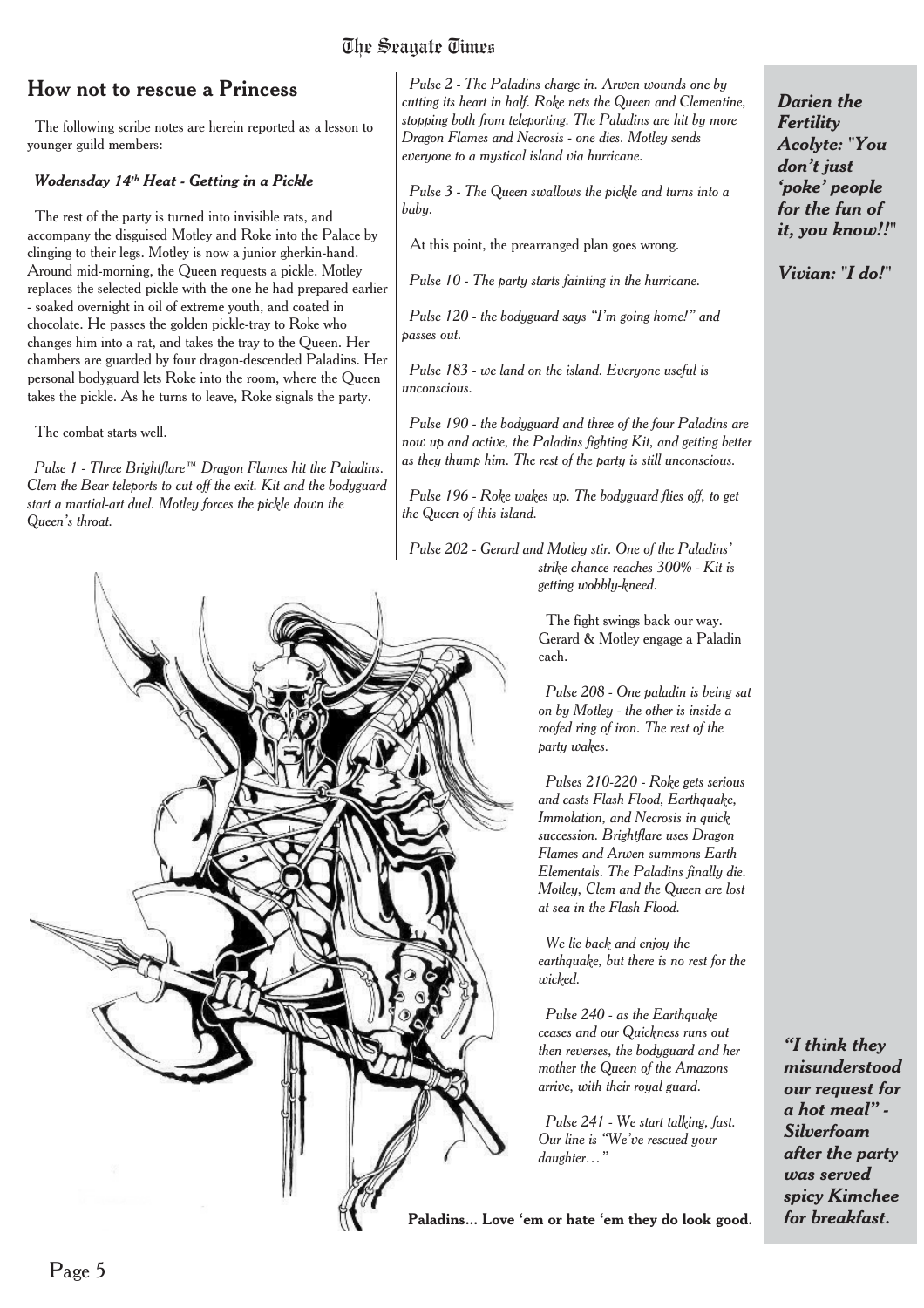## The Seagate Times

*Brigetta on enemies breaking their weapons: "Fine. Ruin our loot, why don't you?"*

*Brigetta on traps: "That thing tried to kill us. It's ours."*

*Brigetta on herself: "I'm human."*

*Veor: "No you're not. You're a bard."*

## **Starflower's Bestiary**

#### The Ice Dragon - from the Inside

Many of you will be aware that some years ago I gained the ability to transform myself into a silver-blue draconic creature a little taller than my elven self - a drake. This has its advantages - natural armour, flight, claw and bite attacks; and its disadvantages - in that form I can neither cast spells nor handle weapons. I've become used to the drake in me, and about the only apparent effect in my elven form is a most unelven taste for barely-cooked red meat.

That all changed nine months ago when I, with a party of Guild Adventurers, agreed to assist a tree in regaining lost parts of itself. This tree was on the plane known as Riftsearth and when I arrived there I found to my horror and delight that the axioms of that plane dictated that one such as I could only be one thing - a dragon. Admittedly a very young and relatively small dragon, but nevertheless a dragon. And even small dragons are big creatures. I dwarfed the rest of the party. My silver-blue colouring and I suppose, my personality, decreed my dragon type - the Ice Dragon. Before long I discovered that I had the ability to cast spells in dragon form. I could change form back to my elf-self, to my smaller drake-form, and as I later learned, to any form I desired for up to perhaps a third of the day. I could breathe a cone of freezing ice, so cold it burned like



fire. I could fly, unnaturally fast... as fast as a high ranked shadow-wings. And I could teleport myself, not just a few hundred feet by means of spell, but as a talent and up to five miles at a time.

I also learned that being a full-sized dragon is damned awkward. A full-sized dragon does not sleep wherever she likes - not if where she likes is a normal sized bed. I slept on the ground or in a hanger for much of the time I was there. I had to change form to walk through doors, wield weapons, or utilise most technologies. Stealth in dragon form is out of the question - especially when it appeared that dragons could sense each other at considerable distance. I have to say that one of the more useful items I brought back with me is a "technomage rifle" a magical weapon I can still use in my drake form.

Rather more scary were the subtle changes - changes of mind and personality. The desire to horde became much stronger - my reaction when the base of operations we had dwelt in for months was attacked shortly after we left was of pure anger. If I couldn't have it, no entity would have it. A dragon's horde is no mere accumulation of random items. A dragon is very much a collector, and things are chosen because they belong in the dragon's collection. Remember this - it may well work with Alusian dragons as well.

As a dragon my attitude to my companions changed. It was hard not to think of them as my pets - even as a potential emergency food supply. I could no longer retain

the role of military scientist in the party because I could not trust my own decisions. Certainly I felt strongly protective of them - dragons do have strong protective urges where their favourites among the weaker species are concerned. But that meant I would be reluctant to allow them to precede me into danger even when it was appropriate. Neither could they trust me - would you trust something that had teeth that big?

It would have been tempting to remain. But consider - in that world a hatching dragon is but a snack for some of the monsters that dwell there. It is a wonder that unaugmented humans continue to survive even with all their technology. Besides, it would have been a lonely existence. I would have so missed you all, even Dramus. And so I choose to diminish, to return to Alusia, and remain forever Starflower.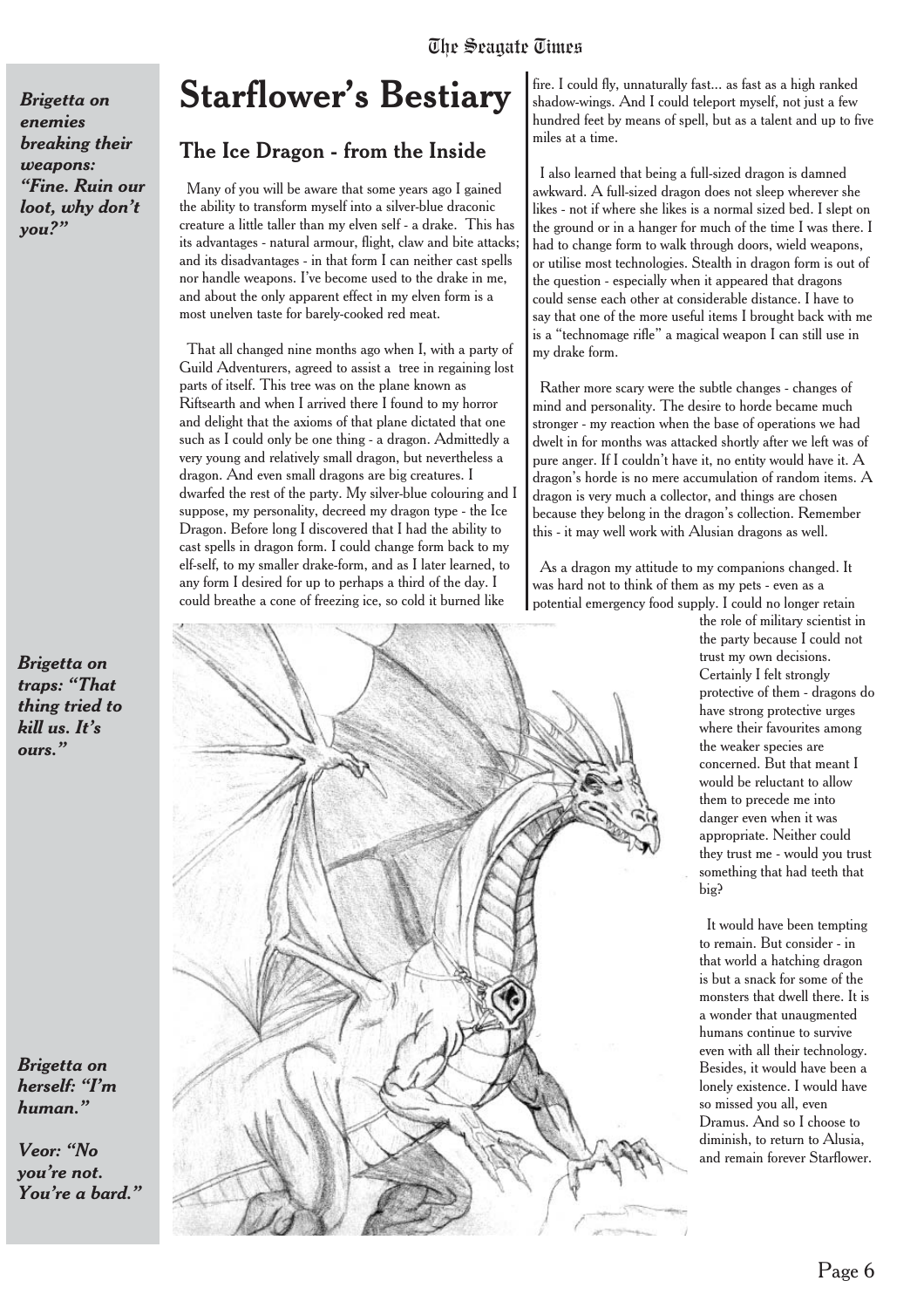## **The Puzzle Column**

#### Any Takers?

The Emir of Adoray (a small fief in deepest Araby) has many beautiful daughters, one good-looking son, and a bevy of extremely ugly daughters. So as to marry them off before they get much older the sheik is offering dowries (to suitable suitors) of jewels and other treasures. Surprisingly, six short-sighted suitors have surfaced...

Can you determine the name of the princess each wishes to marry - and which jewels and what treasure he will receive on their wedding day?

The Emir is offering one man a flying carpet and a bowl of sapphires. Sombare, however, comes with a rug which magically unfolds into a fully equiped tent.

Sombare's sister is being offered to Sheikh Anchiva (along with a casket of emeralds). Sheikh Jello is to marry the Princess Acrida, having been attracted by the offer of a casket which magically generates an endless supply of Turkan Delight.

Sheikh Trembal seeks the hand of the fair (though balding) Princess Fatimi, having been attracted by the offer of seven priceless diamonds. He is not the suitor who was offered the prize of a magical talking camel.

The Emir is offering one suitor a sack of pearls and a trained pegasus, to be awarded at the wedding of his eldest daughter Tufargon.

Sheikh Rotanrul is anticipating the delivery of a barrel of opals on his wedding day, which will preced that of Sheikh Yermudi to the Princess Grizabel. Sheikh Shekels was not engaged to Princess Halitoshia. Rubies are not being offered with the instant oasis.





#### Get the Power of Fire and Light!

Fire College Invested Items: Dragonflames Rk 10 Weapon of Flames Rk 10 Also Rank 8 Weaponry.

Now with added Radiance for Positive effect on dark creatures.

Prices negotiable. Please contact Flamis at the Guild.

#### Spies' Secrets

The Secret Spies' Society are celebrating with a new password system. Each password is always a common word, and because Spies are such clever folk, it is destributed in the form of a conundrum. The Guild was able to obtain a copy of last Duesday's conundrum. Can you deduce the password?

- The password has two letters in common with the word GIRTH, but only one is in its correct place.
- The password has one letter in common with the word SLAKE, in its correct place.
- The password has no letters in common with the word THICK.
- The password has two letters in common with the word DEVIL.
- The password has one letter in common with the word SHOUT, in its correct place.
- The password has no letters in common with the word LUSTY.

#### What's Hot

#### What's Not

Shoji martial arts Emperors Beer drinking fairies Guild members trying to convert demons Chocolate Pickles **Gabrielites** Dragon Flames Spicy food Oz Magical banners Shoji assassins Eunuchs Pot smoking fairies Demons trying to convert guild members Greek Paladins **Michaelines** Flash Flood Sentient food The Tower of Pain Magical daggers

*"We're here to save you" - I pop him in the sack.*

*Clementine (to a demigod)*